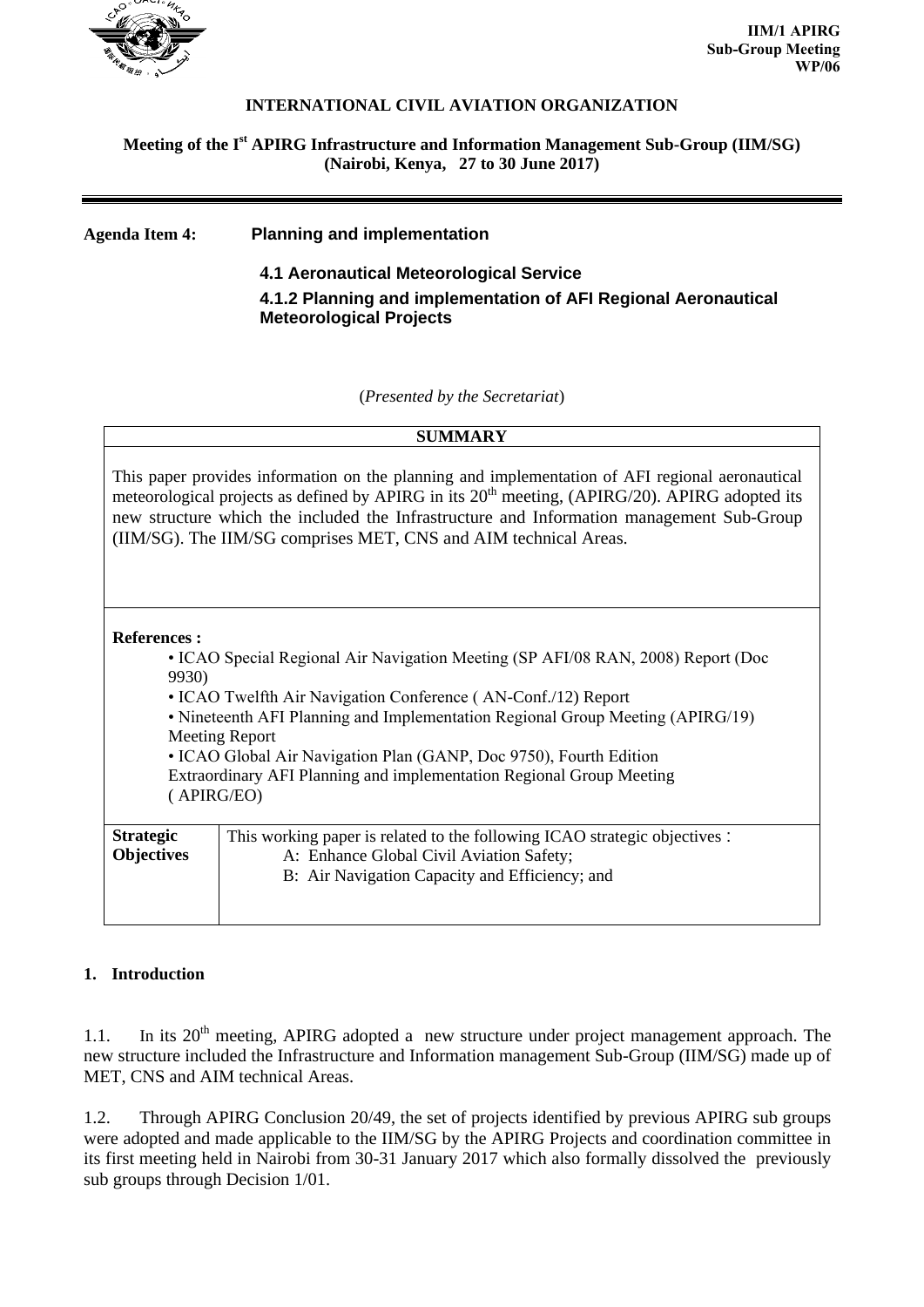1.3. The meeting will recall that the former APIRG Sub-groups, before disbandment, had identified an initial set of projects, based on the ICAO Aviation System Block Upgrade (ASBU) Modules and the regional performance objectives adopted by APIRG.

1.4. The meeting will recall that APIRG 20 meeting agreed that a Project Team may carry out one or more projects and that, based on the nature of a project, the meeting may decide that the team responsible for the project should report directly to the Group rather than to the Sub-Group.

#### **1. Discussion**

1.1. In this regard, in order to carry out the work of the Sub-Groups, 'projects' will be identified by the Group, to be executed by 'Teams' of experts and Champions reporting to the Sub-Groups. Project Teams shall elect from among them, Project Team Coordinators (PTCs) who shall facilitate and coordinate the activities including deliberations of the Project Teams and report to the Sub-Groups.

1.2. Each Project Team will be supported by a Facilitator designated by the Secretary of APIRG from among members of the ICAO Secretariat. Additional members of the Secretariat may be assigned to support Sub-Groups as necessary.

1.3. The Projects will be derived from the ASBU Modules and the agreed regional performance objectives. A Project Team may carry out one or more projects. Furthermore, based on the nature of a project, the Group may decide that the team responsible for the project should report directly to Group rather than the Sub-Group.

1.4. With regard to MET, APIRG 20 meeting adopted the MET projects for 2015 to 2018in Appendix 4.48C listed below:

- *a) B0-AMET1-Implementation of information concerning en-route weather phenomena which may affect the safety of aircraft operations (SIGMET), Quality Management System for aeronautical meteorology (QMS/MET) service, in the AFI Region (SIGMET, QMS/MET, MET/Deficiencies, Digital OPMET)*
- *b) B0-AMET2-Implementation of Terminal Area Warnings and Forecasts, Provision of WAFS Forecasts and Optimization of OPMET data exchanges in the AFI Region (AD WRNG, WS WRNG, WAFS including IAVW and VACP, and AMBEX.*

1.5 In light of the above identified MET projects, the meeting may wish to nominate the project team coordinators and project team members using Appendix 5.2B of the APCC/1 meeting.

**Draft Conclusion 1/xx**: Nomination of MET Project Coordinators and Members

That,

- a) State…………..is nominated as AFI B0-AMET1 Project coordinator
- b) State……………is nominated as AFI B0-AMET2 Project coordinator
- c) States ……………...for SIGMET, ………………..for QMS/MET, …………………,for MET Deficiencies and ……………………..for Digital OPMET, are nominated as members of the AFI B0-AMET1 Project.
- d) States………………….for AD WRNG,………………….for WS WRNG, ……………….for IAVW, …………..for VACP and ………………..for AMBEX, are nominated as Members of the AFI B0- AMET2 Project;